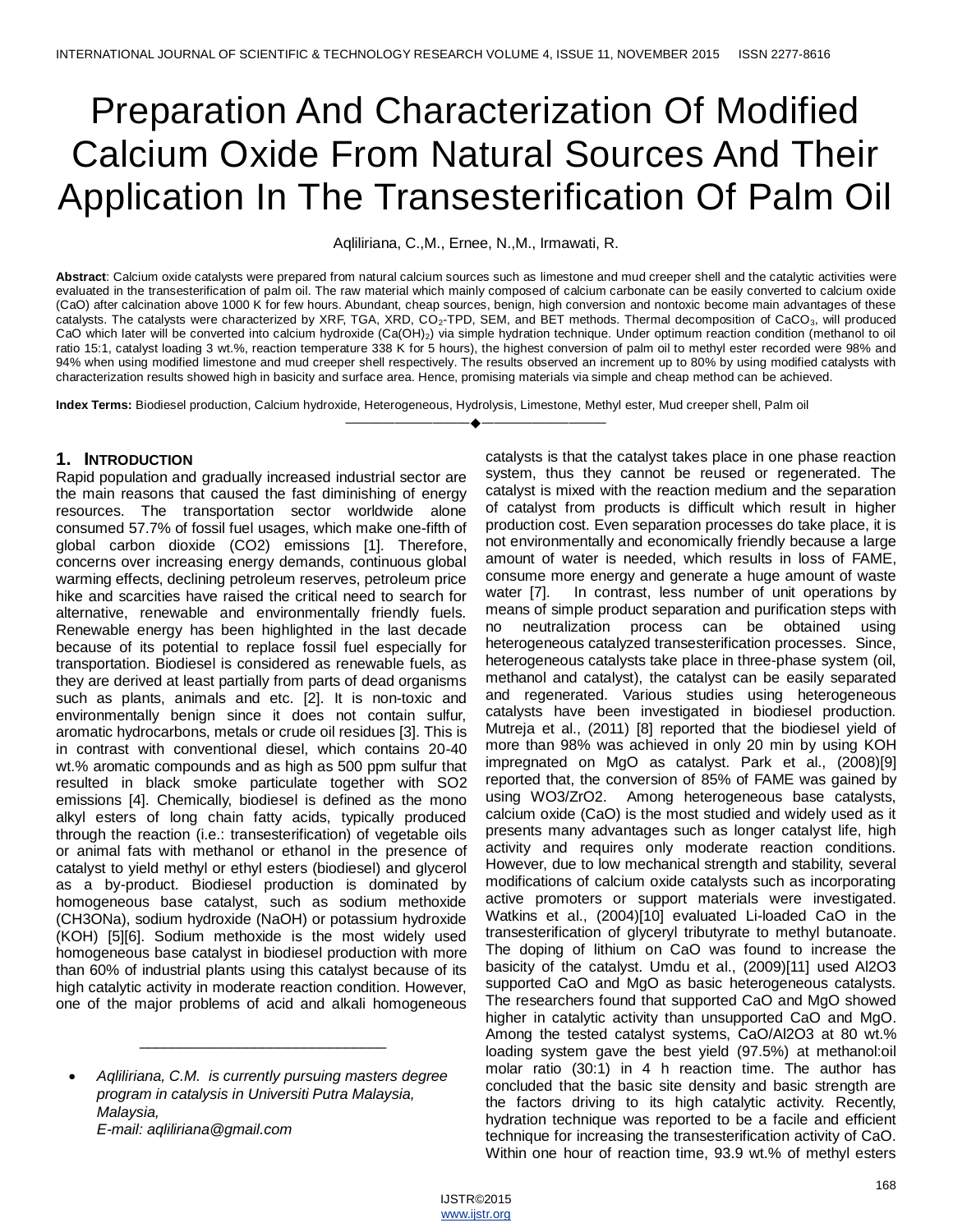content was gained by using hydrated-decomposed calcium oxide compares to 75.5 wt.% of methyl esters content using calcined calcite[12]. Recently, Niju et al., (2014)[13] reported that eggshells which were subjected to calcination-hydrationdehydration treatment was able to obtain high methyl ester conversion of 94.52% compared to 67.57% when using commercial CaO. Hydration followed by thermal decomposition technique yielded a new solid CaO with a surface area twice than that of conventional thermal decomposition of CaO. However, the water treatment did not change significantly the pore characteristic, although both surface area and pore volume increased intensively [12]. The main objective of this research is to produce calcium-based catalyst with high basicity via simple and cheap hydration technique and employ the prepared catalysts in the transesterification reaction of palm oil.

# **2. EXPERIMENTAL**

# **2.1. Materials**

Palm oil was purchased from Seri Murni, Malaysia. The analytical grade methanol (J.Kollin Chemical) was used in the transesterification reaction. Limestone and mud creeper shell were bought from local quarry and market.

# **2.2. Catalysts preparation**

Limestone was cleaned and crushed while mud creeper shell were washed thoroughly with tap water to remove impurities and fleshy portion adhered on its surface and inner shells, and further rinsed with distilled water. The clean shells and limestone were dried in air at 353 K for an overnight before undergoing calcination at 1073 K and 1173 K respectively. The calcined catalysts were denoted as SS (i.e.: mud creeper shells) and LS (i.e.: limestone). Later, all calcined catalysts were undergoing modification via a hydration method [12] in different medium such as water, ammonia hydroxide solution and sodium hydroxide solution. Approximately 5 g of each calcined catalysts were refluxed in 40 mL of reflux medium for 6 h at 333 K. Then, the catalysts were dried in oven at 383 K for overnight. All samples were denoted as shown in Table 1.

# **2.3. Transesterification reaction**

A typical reaction was carried out in a 25 mL two-neck round bottom flask equipped with a condenser and a magnetic stirrer. For all reactions, the reaction mixture which was consisted of approximately 10 g of vegetable oil (100% palm oil; Seri Murni), 3 wt.% of catalyst loading, a molar ratio of methanol to oil 15:1 were took place in oil bath at 338 K for 5 h. Once the reaction was completed, the catalyst was separated from the mixture by centrifugation. Then, excess methanol was evaporated from the mixture by heating above 338 K for few hours before the biodiesel (FAME) and byproduct (glycerol) were separated. The conversion of biodiesel was calculated based on the amount of glycerol produced [14][15]. Transesterification reaction was carried out over differently prepared calcium oxide catalysts before and after modification under the same reaction condition (methanol: oil ratio of 15:1; catalyst loading of 3 wt.%; 5 h reaction time at 338 K).

*Table 1. Designated sample name before and after modification of limestone and mud creeper shell.*

|                     |          |                           | <b>Reflux</b> medium          |                              |
|---------------------|----------|---------------------------|-------------------------------|------------------------------|
| <b>Raw</b> material | Calcined | <b>Distilled</b><br>water | Ammenia hydroxide<br>solution | Sodium hydroxide<br>solution |
| Limestone           | LS       | <b>HLS</b>                | <b>NLS</b>                    | <b>OLS</b>                   |
| Mud creeper shell   | 88       | <b>HSS</b>                | NSS <sub></sub>               | OSS                          |

# **2.4. Reusability test**

The reusability test was conducted only on the catalyst that gave the highest biodiesel conversion using the same reaction condition as stated above. After the first reaction was done, the catalyst was separated from the reaction product. The catalyst was then washed with acetone for three times to remove the non-polar compounds attached on the catalyst. The catalyst was dried in oven for overnight and further used in the next transesterification reaction. The procedures were repeated until no conversion can be recorded.

# **2.5. Analysis of biodiesel**

In this study, the product (biodiesel) was analyzed by using Shidmadzu gas chromatography equipped with flame ionization detector (FID). The GC was equipped with the HP-Innowax capillary column (30 m length, 0.25 mm I.D., 0.25 μm film) for separation of methyl ester species. The oven temperature was programmed with two steps of temperature increment. Initially, the temperature was set at 333 K and held for 5 min, then, increased to 473 K at 283 K min<sup>-1</sup>. Again, the oven temperature was increased up to 513 K at 278 K min<sup>-1</sup> and held for 5 min. The injector and detector port was set at 523 K where nitrogen gas was utilized as the carrier gas. The sample was dissolved in ŋ-hexane and 1 μL of sample was injected into the system for analysis. The total operating time was about 18.5 min.

# **2.6 Catalysts characterization**

The elemental compositions of the catalysts were determined by XRF spectrometry by using Shidmadzu EDX-720 spectrometer. Thermogravimetric analysis (TGA) is used to determine the thermal transition and decomposition of materials. TGA curves of limestone and mud creeper shells were recorded by using Perkin-Elmer Thermogravimetry Analyzer TGA7. The samples were analyzed under the temperature range of 323 K to 1273 K at a heating rate of 283 K min<sup>-1</sup> with nitrogen gas flow rate of 50 mL min<sup>-1</sup>. A Shidmadzu XRD- 6000 Diffractometer was used to identify the crystalline phase of synthesized catalysts. The XRD patterns were analyzed by using the Joint Committee on Powder Diffraction Standards (JCPDS) files to identify the sample of solid materials by comparing their diffraction lines and intensities. The basic strength and total basicity of all prepared catalysts were evaluated by using the temperature programmed desorption of  $CO<sub>2</sub>$  (Thermo Finnigan TPD/R/O 1100). Prior to analysis, approximately 0.05 g catalysts were pretreated under a nitrogen stream at 393 K for 5 min (303 K min<sup>-1</sup>, 30 mL min<sup>-1</sup>). Next, a flow of pure  $CO<sub>2</sub>$  (30 mL min-1) was subsequently introduced into the reactor for 2 h. The TPD of  $CO<sub>2</sub>$  analysis was carried out starting from 303 K up to 1123 K under a helium flow (30 mL min<sup>-1</sup>), and the desorbed  $CO<sub>2</sub>$ species was detected by thermal conductivity detector (TCD), hence, the respective TPD spectrum was recorded.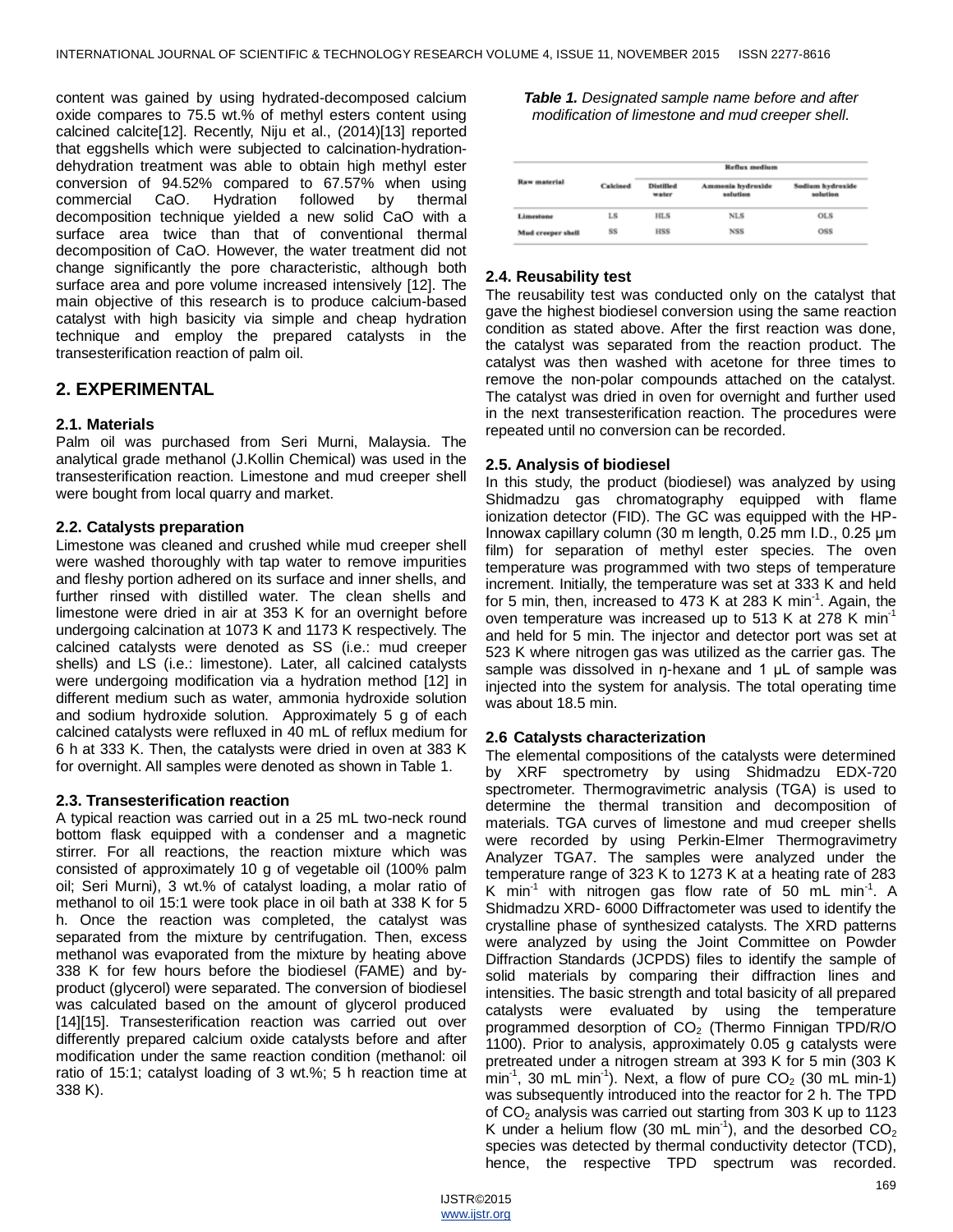Meanwhile, Thermo Finnigan Sorptomatic Instrument model 1900 was used to determine the surface area, pore volume and pore size distribution of the samples by  $N_2$  adsorptiondesorption technique. The morphology of all catalysts before and after modification was observed under a scanning electron microscope using LEO 1455 VP electron microscope operated at 30 kV. Prior to analysis, the samples were coated with a thin layer of aurum using BIO-RAS Sputter Coater.

# **3. RESULTS AND DISCUSSION**

### **3.1. Catalysts characterization**

From Table 2, it shows that limestone has the highest percentage of calcium (99.98%) followed by mud creeper shells (91.43%). Only strontium was detected as minor compound in limestone while other elements such as iron, silica, potassium and scandium were detected in mud creeper shell. Based on XRF analysis, it is proven that the chosen raw materials in this study are rich in calcium.

*Table 2. Elemental compositions (%) of raw limestone and mud creeper shell.*

|                   |       |      |                | Composition (%) |      |      |                              |
|-------------------|-------|------|----------------|-----------------|------|------|------------------------------|
| Raw material      | Ca    | Fe   | 51             | Sr              | ĸ    | Sc   | <b>Others</b>                |
| Limestone         | 99.98 | ۰    | $\blacksquare$ | 0.02            | ۰    | ٠    | $\qquad \qquad \blacksquare$ |
| Mud creeper shell | 91.43 | 4.12 | 2.39           | 0.98            | 0.37 | 0.59 | 0.11                         |

Based on the TGA curves shown in Fig. 1, limestone and mud creeper shells generated similar pattern of two distinct phases of weight loss at around 450 – 620 K and around 760 – 1100 K, regardless the calcium sources. Barros *et al.* (2009)[16] in his study reported that shells (i.e.: seashells) will experience initial weight loss at temperature around 373 – 413 K due to the trapped moisture that physically adsorbed on the sample. However, in this study, no significant weight loss was recorded at temperature below 400 K, since all the samples have undergone drying prior to the analysis. The first significant weight loss at 450 – 600 K can be attributed to the released of chemisorbed water [17] and volatile material [18]. As the temperature increase above 750 K, the remaining organic material also started to dissociate and finally at around 900 - 1100 K, the major weight loss occurs which is attributed to the decomposition of  $CaCO<sub>3</sub>$  into  $CO<sub>2</sub>$  and CaO [17][19]. From calculation, it was found that the value of total weight loss and theoretical weight loss of all samples were equivalent. Based on TGA analysis, raw limestone was calcined at 1073 K while raw mud creeper shell was calcined at 1173 K.



*Fig. 1. TGA curves of raw limestone and mud creeper shell.*

From XRD patterns (Fig. 2), uncalcined limestone were mainly composed of calcium carbonate,  $CaCO<sub>3</sub>$  in the form of calcite with main reflection peaks appeared at  $2\theta = 23.2^{\circ}$ , 29.6°, 36.1°, 39.5°, 43.3°, 47.6°, 48.7°, 60.8° and 65.7° (JCPDS No. 00-001-0837). Meanwhile mud creeper shell consists of  $CaCO<sub>3</sub>$  in the form of aragonite. The main reflection peaks appeared at 2θ = 26.4°, 27.4°, 33.3°, 36.3°, 38.0°, 45.98°, 48.6°, 52.6° and 53.2° (JCPDS No. 00-003-0425). This analysis verifies the fact that the raw materials are composed of CaCO<sub>3</sub> and it will be transformed to calcium oxide  $[20][21]$ when subjected to high temperature calcination. After calcination, limestone and mud creeper shells showed intense sharp peaks of cubic CaO (JCPDS No. 00-004-0777) at  $2\theta =$ 32.2°, 37.4°, 53.8°, 64.2° and 67.4° as shown in Fig. 3 and 4, respectively.



*Fig. 2. XRD patterns of raw limestone and mud creeper shell.*

Upon treatment in different reflux medium, the evolution of characteristic peaks of  $Ca(OH)_2$  was clearly seen in all samples and suppress the peak characteristics of CaO. All of the peaks that appeared at  $2\theta = 18.3^{\circ}$ ,  $28.9^{\circ}$ ,  $34.3^{\circ}$ ,  $47.3^{\circ}$ , 51.0°, 54.6°, 62.8°, 64.5° and 72.0° are well indexed to the calcium hydroxide with a hexagonal crystal structure (JCPDS No. 00-004-0733). Based on the XRD analysis, the calculated Scherrer's crystallite size of CaO and  $Ca(OH)_2$  ranging between 28 – 42 nm (Table 3). In general, all modified catalysts show a slight decrease in the crystallite size after being modified in the different reflux medium.



*Fig. 3. XRD patterns of calcined and modified limestone.*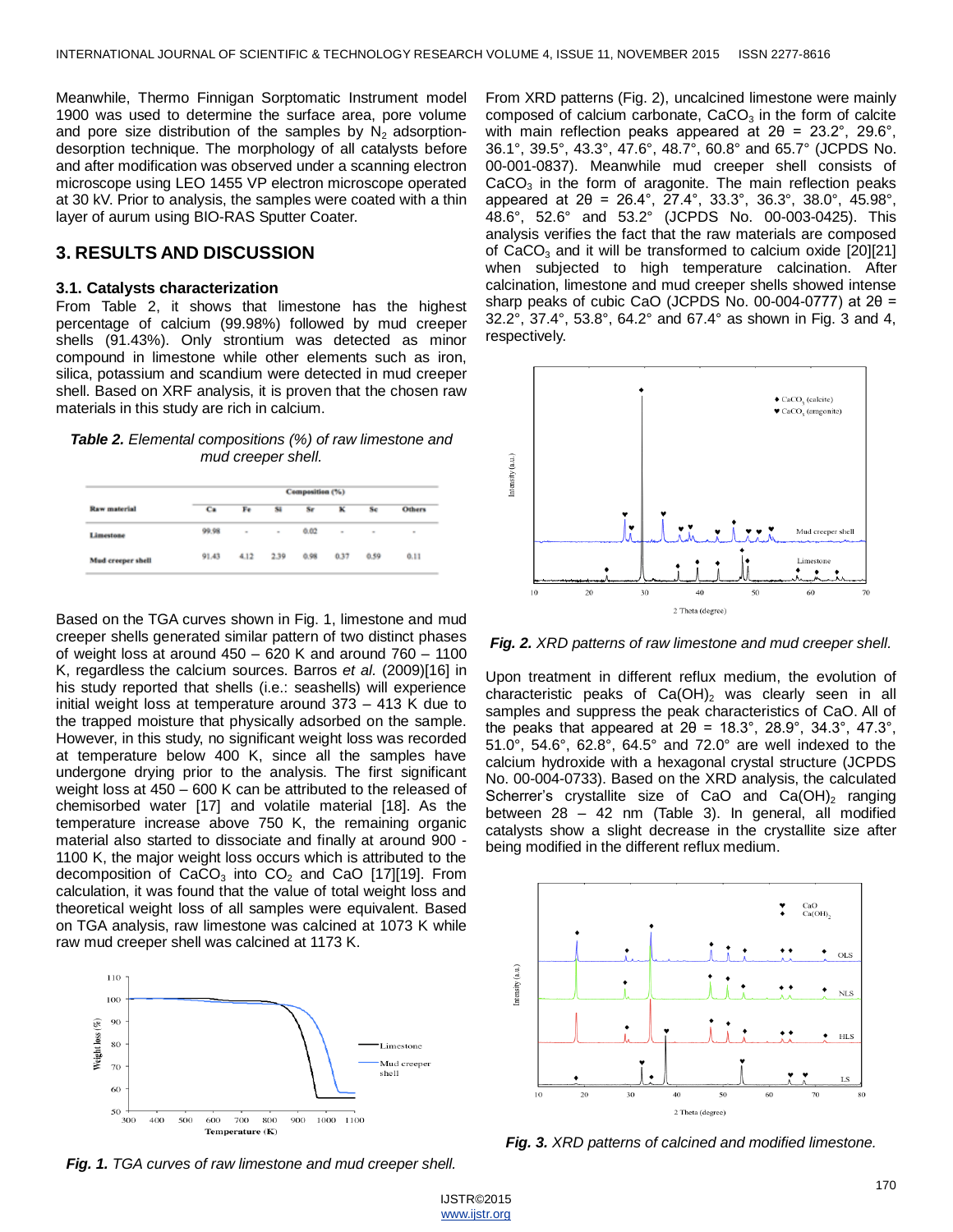

*Fig. 4. XRD patterns of calcined and modified mud creeper shell.*

From the temperature desorption of **CO<sup>2</sup>** analysis (Fig. 5 and Fig. 6), calcined limestone and mud creeper shells have shown a remarkable increase in basic sites amount when they were treated with different hydroxide precursors(i.e.: distilled water > ammonia hydroxide solution > sodium hydroxide solution) as shown in Table 4. All of the catalysts were regarded as having high basic strength since the maximum desorption temperature  $(T_{max})$  is ranging from 990 K and above. According to Di Serio *et al.,* (2006)[22] a very broad desorption band extending from 400 – 700 K could be assigned as interaction of carbon dioxide with sites of weak and medium basic strength. While narrower band at higher temperature from 700 – 900 K can be attributed to the presence of much stronger basic sites. Interestingly, all the prepared CaO catalysts in this study revealed much higher basic sites than what has been reported by [23] on commercial CaO. The commercial CaO recorded only 450 µmol  $g^{-1}$  at  $T_{max}$ of 848 K.

*Table 3. Crystallite size (nm) of all synthesized catalysts*

| <b>Catalyst</b>          |                         | Crystallite size (nm) |
|--------------------------|-------------------------|-----------------------|
| <b>Limestone</b>         | LS <sup>a</sup>         | 41.97                 |
|                          | <b>HLSb</b>             | 37.88                 |
|                          | NLS <sub>b</sub>        | 42.47                 |
|                          | OLS <sub>b</sub>        | 36.20                 |
| <b>Mud creeper shell</b> | SSa                     | 42.70                 |
|                          | <b>HSSb</b>             | 42.62                 |
|                          | <b>NSS<sup>b</sup></b>  | 35.14                 |
|                          | <b>OSS</b> <sup>b</sup> | 28.07                 |

 ${}^a$ CaO peak (200) reflection<br> ${}^b$ Ca(OH)<sub>2</sub> peaks of (101) reflection



*Fig. 5. TPD profiles of calcined and modified limestone.*



*Fig. 6. TPD profiles of calcined and modified mud creeper shell.*

Table 5 depicts the surface area, pore volume and average pore diameter of all catalysts. The surface area analysis revealed that there is no significant trend in surface area, pore volume and average pore diameter observed for calcined and modified catalysts. For calcined samples, limestone possesses the largest surface area of 88.0  $m^2$  g<sup>-1</sup> followed by mud creeper shells (12.7  $m^2$  g<sup>-1</sup>). In this study, the calcined limestone (LS) achieved almost six times larger surface area than what has been reported by Ngamcharussrivichai *et al.,*  (2011)[24] which was 13.8  $m^2$  g<sup>-1</sup> with average pore size of 21.4 nm and average pore volume of 0.09 cm<sup>3</sup> g<sup>-1</sup>. Even so, in this study, the BET surface area does not become the main parameter of concern because the catalyst surface area does not have a direct impact on the biodiesel. This was confirmed by few reported studies by Shu *et al*., (2010)[25] and Hattori, (2004)[26]. In transesterification reaction, it has been agreed by many researchers [27][28][29][30], which said that the most critical factor that affected the transesterification reaction is the acidity and basicity of the catalyst.

|                      |            | $CO2$ TPD             |              |                                               |  |
|----------------------|------------|-----------------------|--------------|-----------------------------------------------|--|
| Catalyst             |            | $T_{\text{const}}(K)$ | $T_{mn}$ (K) | CO <sub>1</sub> uptake (umol g <sup>1</sup> ) |  |
| Limestone            | LS         | 860                   | 1078         | 24,142                                        |  |
|                      | <b>HLS</b> | 920                   | 1100         | 31,229                                        |  |
|                      | <b>NLS</b> | 860                   | 1085         | 30,874                                        |  |
|                      | OLS        | 820                   | 1000         | 13,983                                        |  |
| Mud creeper<br>shell | SS         | 860                   | 1027         | 28,499                                        |  |
|                      | HSS        | 900                   | 1087         | 30,285                                        |  |
|                      | <b>NSS</b> | 900                   | 1077         | 30,874                                        |  |
|                      | OSS        | 860                   | 990          | 9,637                                         |  |

*Table 4. Amount of CO<sup>2</sup> uptake (μmol g-1) for limestone and mud creeper shell before and after modification.*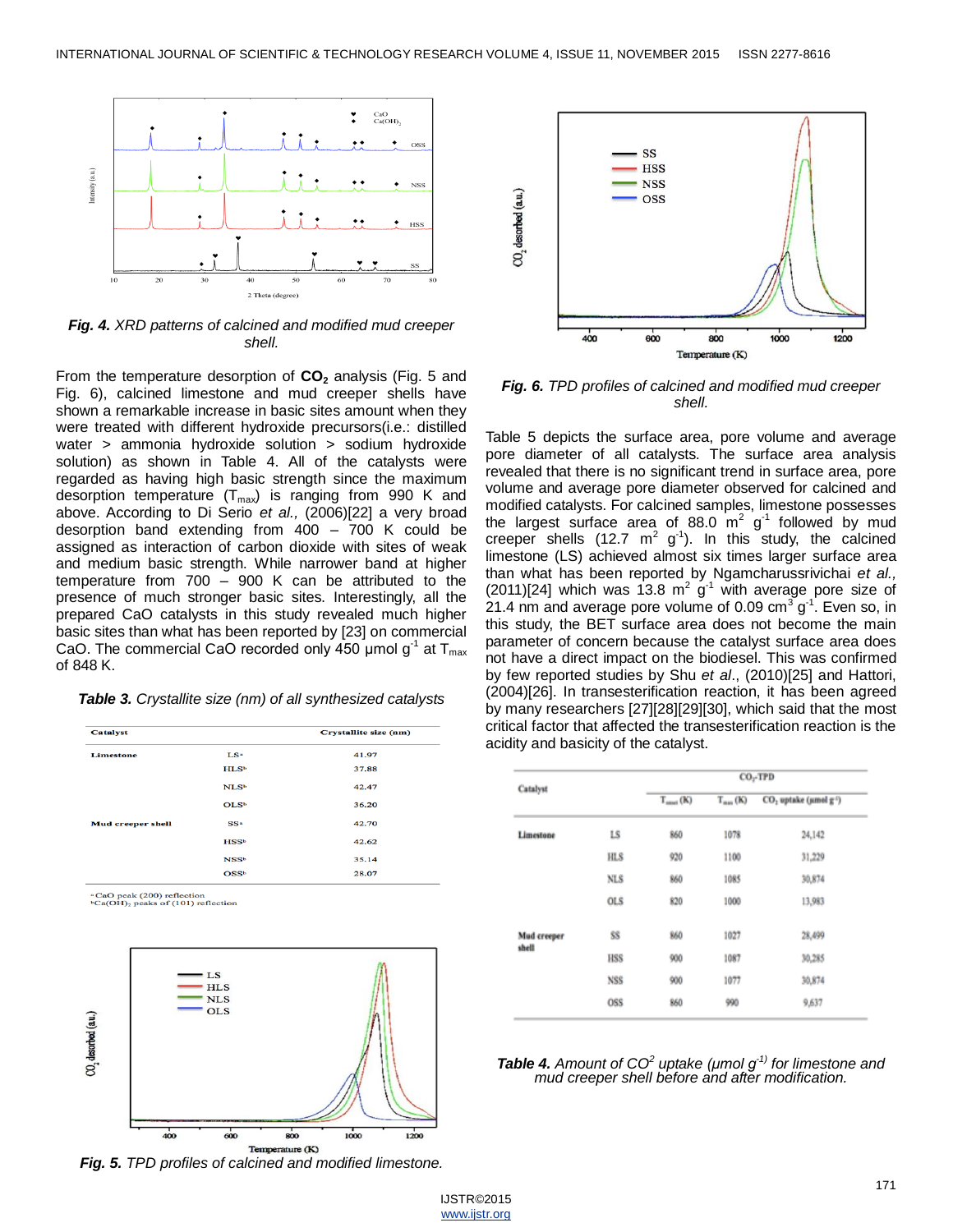*Table 5. Surface area (m<sup>2</sup>g<sup>-1</sup>), pore volume (cm<sup>3</sup>g<sup>-1</sup>) and average pore diameter (nm) of all synthesized catalysts.*

|            | $T_{onset}$ (K) |                   |                                      |
|------------|-----------------|-------------------|--------------------------------------|
|            |                 | $T_{\rm max}$ (K) | $CO2$ uptake (µmol g <sup>-1</sup> ) |
| LS         | 860             | 1078              | 24,142                               |
| <b>HLS</b> | 920             | 1100              | 31,229                               |
| <b>NLS</b> | 860             | 1085              | 30,874                               |
| <b>OLS</b> | 820             | 1000              | 13,983                               |
| SS         | 860             | 1027              | 28,499                               |
| <b>HSS</b> | 900             | 1087              | 30,285                               |
| <b>NSS</b> | 900             | 1077              | 30,874                               |
| <b>OSS</b> | 860             | 990               | 9,637                                |
|            |                 |                   |                                      |

Meanwhile, Fig. 7 and Fig. 8 depicted the SEM morphology of unmodified and modified catalysts prepare from limestone and mud creeper shells respectively. It can be seen clearly that calcined limestone (LS) showed a distinctive feature of uniform, smooth surface of the rod-dumbbell shape particles. This feature was obtained after limestone being calcined at 1073 K in air. The smooth surface of the rod-dumbbell like particles of LS changes to the rough surface of irregular particles after it was modified with distilled water (HLS), ammonia hydroxide solution (NLS) and sodium hydroxide solution (OLS). A mixture of small and big hexagonal-like plates were formed with clear structure was observed for OLS. SEM image of calcined mud creeper shells (Fig. 8(a)) demonstrated bulky substances with surface roughness and fracture was observed. The surface roughness was probably due to the high calcination temperature of the catalyst (i.e.: 1173 K) while liberating CO<sub>2</sub>. Ngamcharussrivichai et al., (2010)[31] also stated that the increase in fracture and surface roughness of dolomite  $CaMg(OH)$ <sub>2</sub> coincides with the increase in the calcination temperature. Modification of mud creeper shell in distilled water, ammonia hydroxide solution and sodium hydroxide solution have dissolved the bulky substance into smaller particles scattered on a cluster of thin plates as depicted in Fig. 8(b) and Fig.8(c), respectively. Much clearer image of a hexagonal-like plates was observed for the OSS sample (Fig. 8 (d)). Upon modification via hydration technique, the structure of bulky particles has crumbled forming smaller particles scattered on a bigger pallet. The formation of hexagonal-like plates were observed for all modified catalysts which coincides with the hexagonal  $Ca(OH)_2$  phase determined by XRD analysis. Catalysts modified in both distilled water and ammonia hydroxide solutions show more or less similar morphological structure, with more noticeable hexagonal-like plate can be observed for sodium hydroxide modified catalysts.



*Fig. 7. SEM images for (a) LS, (b) HLS, (c) NLS and (d) OLS.*



*Fig. 8. SEM images for (a) SS, (b) HSS, (c) NSS and (d) OSS*

#### **3.2. Transesterification reaction**

The prepared catalysts were subsequently tested for their catalytic activity in the transesterification of palm oil with methanol in the reaction parameters are as follows; methanol to oil molar ratio of 15:1, catalyst loading of 3 wt.%, reaction temperature of 338 K and reaction time of 5 h. In general, it can be clearly seen that the catalysts that undergoing hydration treatment showed much higher biodiesel conversion than that of unmodified catalysts regardless the hydroxide precursor types. The biodiesel conversion of more than 70% was achieved for all modified catalysts except for OSS catalyst, which displayed 67% of biodiesel conversion (Fig. 9). Meanwhile, the product from the reaction catalyzed by calcined limestone (LS) cannot be obtained due to saponification that resulted in difficulty to separate the product and glycerol.



*Fig. 9. Biodiesel conversion (%) of calcined and modified limestone and mud creeper shell*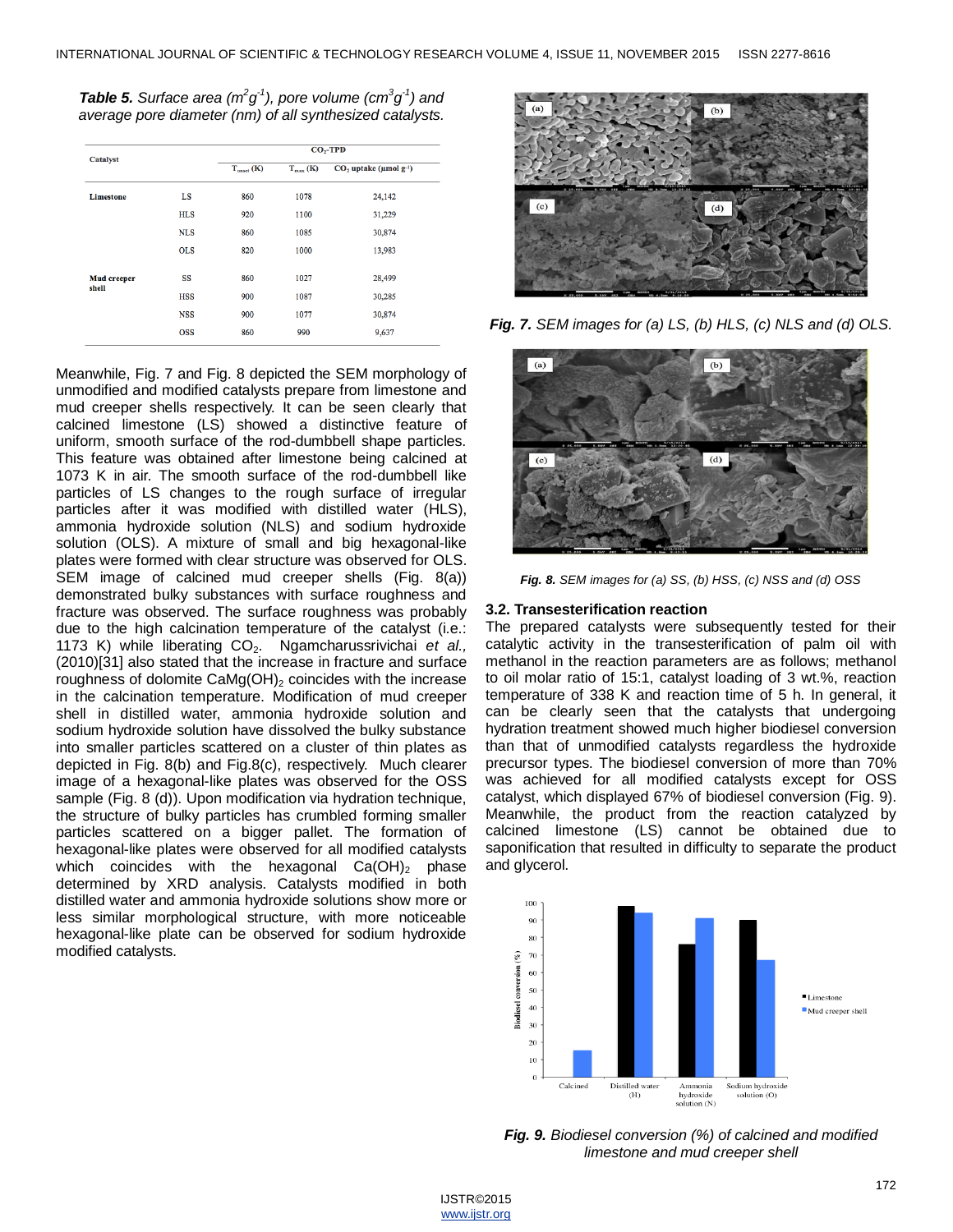Kouzu and Hidaka, (2012)[32] stated that the leaching of CaO catalyst will display a homogeneous contribution toward the base-catalyzed transesterification and thus biodiesel produced will be contaminated with the leached Ca species which make the recovery of the biodiesel and glycerol is difficult. A general trend was observed for the modified catalysts, whereby the catalysts that have been treated with distilled water recorded the highest biodiesel conversion followed by an ammonia hydroxide solution and sodium hydroxide solution. The highest biodiesel conversion of 98% was exhibited by calcined limestone treated with distilled water (HLS), while calcined mud creeper shell treated with sodium hydroxide solution showed the least conversion of about 67%. The highest biodiesel conversion catalyzed by HLS could be attributed to the highest number of basic sites determined by  $TPD-CO<sub>2</sub>$ analysis. Although, from all mediums that were used to modify the CaO catalysts, sodium hydroxide solution shows the least biodiesel conversion, it still shows better biodiesel conversion than unmodified catalysts (LS and SS). Hence, as expected the hydration technique that was applied in this study has proven to improve the catalytic activity of the prepared catalysts, due to the increase in basic sites as supported by  $TPD-CO<sub>2</sub>$  analysis.

### **3.3. Biodiesel characterization**

Table 6 shows comparison for both methyl ester standard and synthesized methyl ester (biodiesel) based on GC chromatogram. From the table, the retention time of the synthesized methyl ester was found in agreement with the biodiesel standard, suggesting that all triglycerides from palm oil have successfully transesterified into biodiesel.

#### **3.4. Reusability**

Since HLS showed the highest biodiesel conversion of 98%, its reusability was examined by carrying out subsequent reaction cycles using similar reaction condition to that of transesterification reaction. No thermal activation was conducted on the used catalyst before it was used for the next cycle. The results revealed that the HLS could be used up to three consecutive times before the biodiesel conversion decreased dramatically. For the first cycle, 98% of biodiesel conversion was obtained, followed by 96% and 88% for the second and third run, respectively. However, at fourth cycle, no activity was recorded. From observation, the deactivation of catalyst was due to the loss of nearly half of the catalyst mass after third cycle. The loss of catalyst was probably due to the catalyst was partially soluble in methanol which subsequently affects the recovery of glycerol. Since the catalyst was reused without any reactivation, the catalyst was poisoned by reaction mixture (i.e.: glycerol, oil, methyl ester) and absorbed water [33]. The moisture and the formation of glycerol on the surface of the catalyst prevented the interaction between the glycerides molecules, methanol and active sites of the catalyst. Therefore, careful washing step and thermal activation is required prior to each cycle to maintain high reusability.

*Table 6. Retention time (min) of standard and synthesized methyl esters.*

| <b>Types of methyl ester</b> | Methyl ester retention time (min) |                    |  |  |
|------------------------------|-----------------------------------|--------------------|--|--|
|                              | <b>Standard</b>                   | <b>Synthesized</b> |  |  |
| Myristate $(C14:0)$          | 7.277                             | 7.296              |  |  |
| Palmitate (C16:0)            | 8.408                             | 8.539              |  |  |
| Stearate $(C18:0)$           | 9.557                             | 8.985              |  |  |
| Oleate $(C18:1)$             | 9.624                             | 9.821              |  |  |
| Linoleate $(C18:2)$          | 9.783                             | 9.939              |  |  |

# **4. CONCLUSION**

In this study, highly active catalysts were prepared from limestone and mud creeper shells by using modified hydration method. The HLS catalyst was found to be an efficient catalyst for the transesterification and significantly increase the conversion of biodiesel due to the presence of high basic sites with good reusability over three cycles.

## **ACKNOWLEDGMENT**

We would like to acknowledge Ministry of Higher Education and Universiti Putra Malaysia for financially supported this work under Research University Grant Scheme (RUGS).

## **REFERENCES**

- [1] Goldemberg, J. (2008). Environmental and ecological dimensions of biofuels. In: Conference on the ecological dimensions of biofuels, Washington (DC).
- [2] Savvanidou, E., Zervas, E. and Tsagarakis, K.P. (2010). Public acceptance of biofuels. Energy Policy 38:3482-3488.
- [3] Dubei, M.A., Tremblay, A.Y. and Liu, J. (2007). Biodiesel production using a membrane reactor. Bioresource Technology 98:639-647.
- [4] Phan, A. N, and Phan, T.M. (2008). Biodiesel production from waste cooking oils. Fuel 87: 3490- 3496.
- [5] Alamu, O.J., Waheed, M.A. and Jekayinfa, S.O. (2008). Effect on ethanol-palm kernel oil ratio on alkali-catalysed biodiesel yields. Fuel 87:1529- 1533.
- [6] Dmytryshyn, S.L., Dalai, A.K. and Chaudhari, S.T. (2004). Synthesis and characterization of vegetable oil derived esters: evaluation for their diesel additive properties. Bioresource Technology 92:55-64.
- [7] Vicente, G., Martínez, M. and Aracil, J. (2007). Optimisation of integrated biodiesel production. Part I. A study of the biodiesel purity and yield. Bioresource Technology 98(9):1724-1733.
- [8] Mutreja, V., Satnam, S. and Amjad, A. (2011).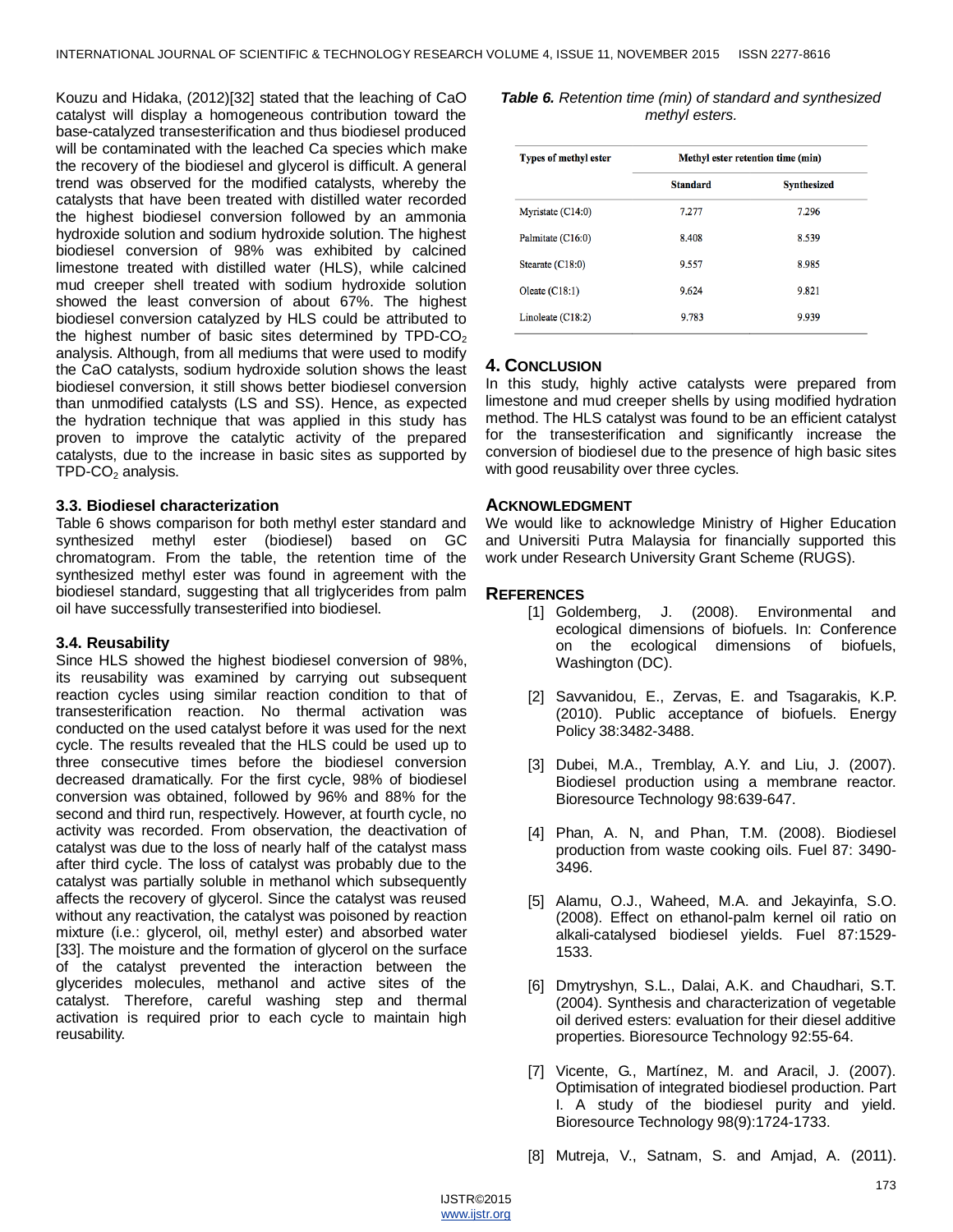Biodiesel from mutton fat using KOH impregnated MgO as heterogeneous catalysts. Renewable Energy 36(8):2253- 2258.

- [9] Park, Y.M., Lee, D.W., Kim, D.K., Lee, J.S. and Lee, K.Y. (2008). The heterogeneous catalyst system for the continuous conversion of free fatty acids in used vegetable oils for the production of biodiesel. Catalysis Today 131(1–4):238- 243.
- [10] Watkins, R.S., Lee, A.F. and Wilson, K. (2004). Li– CaO catalysed tri-glyceride transesterification for biodiesel applications. Green Chemical 6:335–40.
- [11] Umdu, E.S., Tuncer, M. and Seker, E. (2009). Transesterification of Nannochloropsis oculata microalga's lipid to biodiesel on Al2O3 supported CaO and MgO catalysts. Bioresource Technology 100:2828–31.
- [12] Yoosuk, B., Udomsap, P., Puttasawat, B. and Krasae, P. (2010a). Improving transesterification acitvity of CaO with hydration technique. Bioresource Technology 101(10):3784-3786.
- [13] Niju, S., Meera, K.M., Begum, S. and Anantharaman, N. (2014). Modification of egg shell and its application in biodiesel production. Journal of Saudi Chemical Society 18(5):702-706.
- [14] Kotwal, M.S., Niphadkar, P.S., Deshpande, S.S., Bokade, V.V. and Joshi, P.N. (2009). Transesterification of sunflower oil catalyzed by flyash-based solid catalysts. Fuel 88:1773–1778.
- [15] Vyas, A.P., Subrahmanyam, N. and Patel, P.A. (2009). Production of biodiesel through transesterification of Jatropha oil using  $\mathsf{KNO}_{3}/\mathsf{Al}_{2}\mathsf{O}_{3}$ solid catalyst. Fuel 88:625–628,
- [16] Barros, M.C., Bello, P.M., Bao, M. and Torrado, J.J. (2009). From waste to commodity: transforming shells into high purity calcium carbonate. Cleaner Production 17(3):400-407.
- [17] Shengyang H., Yun W. and Heyou H. (2011). Utilization of waste freshwater mussel shell as an economic catalyst for biodiesel production. Biomass and Bioenergy 35: 3627-3635
- [18] Naemchan, K., Meejo, S., Onreabroy, W. and Limsuwan, P. (2008). Temperature effect on chicken egg shell investigation by XRD, TGA and FTIR. Advance Material Research 55:333–336.
- [19] Viriya-empikul, N., Krasae, P., Puttasawat, B., Yoosuk, B., Chollacoop, N. and Faungnawakij, K. (2010). Waste shells of mollusk and egg as biodiesel production catalysts. Bioresource Technology 101(10):3765-3767.
- [20] Roschat, W., Kacha, M., Yoosuk, B., Sudyoadsuk, T. and Promarak, V. (2012). Biodiesel production

based on heterogeneous process catalyzed by solid waste coral fragment. Fuel 98:194-202.

- [21] Sharma, Y.C., Singh, B. and Korstad, J. (2010). Application of an efficient nonconventional heterogeneous catalyst for biodiesel synthesis from Pongamia pinnata oil. Energy Fuels 24:3223–31.
- [22] Di serio M., Ledda M., Cozzolino M., Minutillo G., Tesser R. and Santacesaria E. (2006). Transesterification of soybean oil to biodiesel by using heterogeneous basic catalysts. Industrial & Engineering Chemistry Research 45:3009-14.
- [23] Reyero I., Arzamendi G. and Gandía L. M. (2014). Heterogenization of the biodiesel synthesis catalysis: CaO and novel calcium compounds as transesterification catalysts. Chemical Engineering Research and Design 92(8):1519-1530.
- [24] Ngamcharussrivichai, C., Warakorn, M., Anawat, K., Kunn, K. and Suchada, B. (2011). Preparation of heterogeneous catalysts from limestone for transesterification of vegetable oils—Effects of binder addition. Journal of Industrial and Engineering Chemistry 17(3):587-595.
- [25] Shu, Q., Gao, J., Nawaz, Z., Liao, Y. and Wang, D. (2010). Synthesis of biodiesel from waste vegetable oil with large amounts of free fatty acids using a carbon based solid acid catalyst. Applied Energy 87: 2589-2596.
- [26] Hattori, H. (2004). Solid base catalysts: generation, characterization, and catalytic behaviour of basic sites. Journal of the Japan Petroleum Institute 47(2):67-81.
- [27] Hashemizadeh, I. and Ahmad Zuhairi A. (2013). Alkaline Earth Metal Oxide Catalysts for Biodiesel Production from Palm Oil:Elucidation of Process Behaviors and Modeling Using Response Surface Methodology. Iranian Journal of Chemistry and Chemical Engineering 32(1):113-126.
- [28] Reckha S., Babu N.S., Prasad S.P.S. and Lingaiah N. (2009). Transesterification of edible and nonedible oils over basic solid Mg/Zr catalysts. Fuel Processing Technology 90:152-7.
- [29] Yan S., Sally S.O. and Ng K.Y.S. (2009a). Simultaneous transesterification and esterification of unrefined or waste oils over ZnO-La2O3 catalysts. Applied Catalysis A: General 353:203-12.
- [30] Yan, S., Kim, M., Salley, S.O. and Simon Ng K.Y. (2009b). Oil transesterification over calcium oxides modified with lanthanum. Applied Catalysis A: General 360:163–70.
- [31] Ngamcharussrivichai, C., Nunthasanti, P. Tanachai, S. and Bunyakiat, K. (2010). Biodiesel production through transesterification over natural calciums.